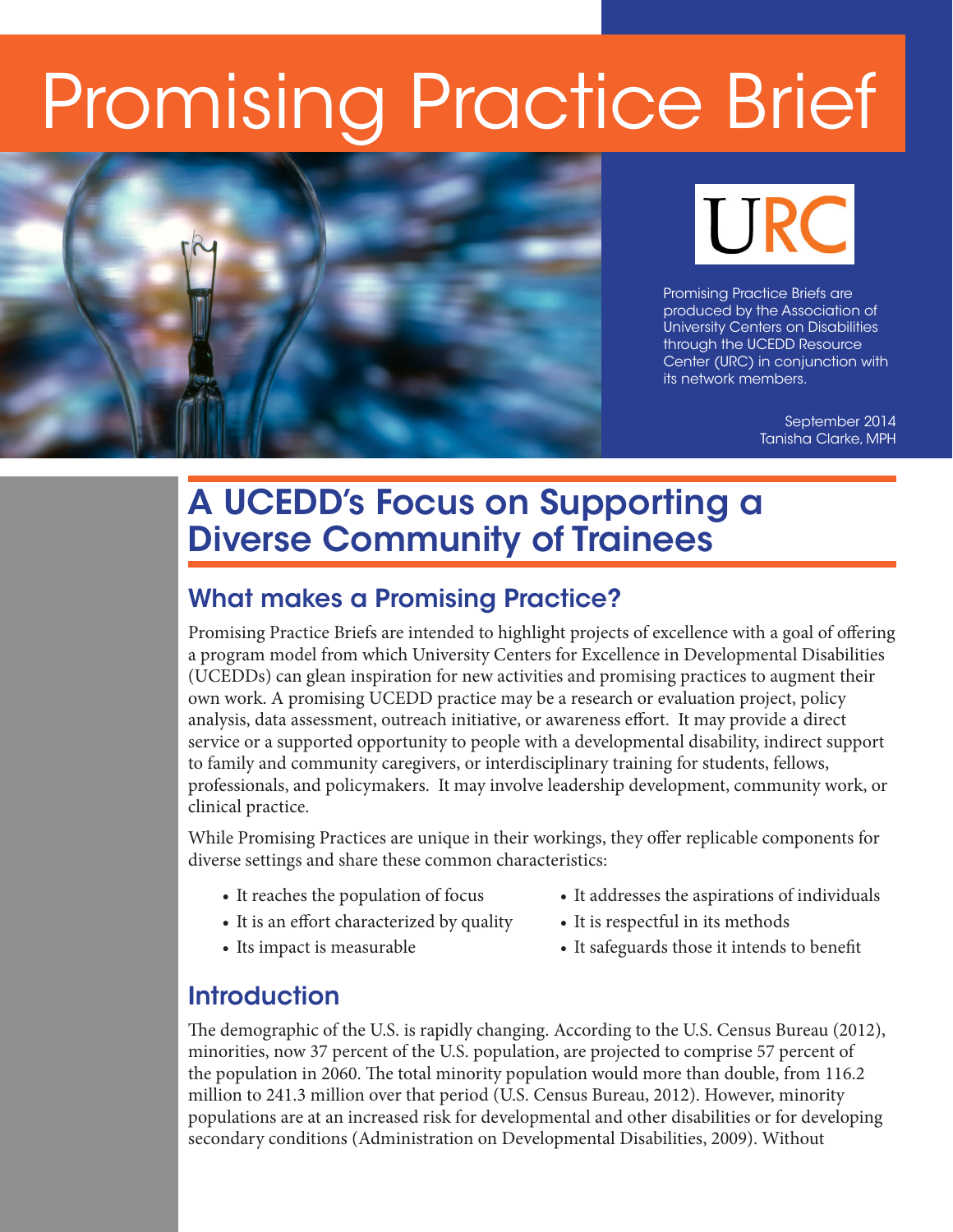significant interventions, the nation's growing diverse population is therefore likely to be largely impacted by the persistent racial and ethnic disparities that currently exist.

Fortunately, there is compelling research that racial and ethnic minority health care providers are more likely to serve minority and medically underserved minorities, thereby reducing cultural and linguistic barriers, improving cultural competence, increasing access to care, and increasing patient satisfaction (HHS Advisory Committee on Minority Health, 2009). The Association of University Centers on Disabilities (AUCD) is committed to increasing the number of diverse student trainees that move on to assume leadership roles in their professional fields. Located in every U.S. state and territory, the AUCD network programs include 67 University Centers for Excellence in Developmental Disabilities (UCEDDs), and 43 Leadership Education in Neurodevelopmental and Related Disabilities (LEND) programs. The post-training outcomes of these university-based interdisciplinary training programs include becoming leaders in the field, working in an interdisciplinary manner, and working with underserved populations. The UCEDD and LEND programs are well positioned to develop a diverse and culturally competent workforce of professionals skilled in addressing the unique needs of underserved populations, including individuals with disabilities and their families.

AUCD network members recognize that achieving a more diverse interdisciplinary training program requires commitment, persistent efforts, intentional recruitment, and creative thinking. The Boggs Center on Developmental Disabilities, New Jersey's federally designated UCEDD, is one example of a network member successful in recruiting and retaining an increasing number of students and professionals from diverse backgrounds and cultures to become leaders in the field of developmental disabilities through their Traineeship. The Boggs Center Interdisciplinary Traineeship draws on the diverse student body at Rutgers University, its affiliated University. During the 2011-2013 fiscal year, they trained 20 students from culturally diverse backgrounds. Of all their trainees, about 50% were Caucasian, while the remaining 50% were of Black/ African-American, Asian, or multiracial background (National Information Reporting System, 2014). This racial diversity rate is one of the highest in the network, which reflects the diversity of Rutgers students and The Boggs Center's efforts to attract and educate a diverse student body. The racial and ethnic profile of the 2013-2014 Rutgers undergraduate enrollment was: 45% White; 27% Asian; 12% Latino; 7% African American; 4% International; and 5% other (Rutgers University, 2014). Rutgers Robert Wood Johnson Medical School (2014) also report a strong history of recruiting a diverse student body – 21% of the entering class in 2013 came from groups underrepresented in medicine. The Boggs Center is based in the Department of Pediatrics at Rutgers Robert Wood Johnson Medical School.

According to Dr. Michael Knox, Associate UCEDD Director, trainee diversity is important to The Boggs Center for several reasons. First, the Center has a responsibility to help to develop a workforce that reflects the population of New Jersey, one of the most diverse states in the nation. Also, faculty and staff gain opportunities to enhance the Center's cultural competence from interactions with trainees from diverse backgrounds. Finally, by attracting a diverse group of trainees, the Center practices the inclusiveness embodied in its mission statement and in the DD Act. The same reasons for the importance of diversity for The Boggs Center apply to our field as a whole (personal communication, September 19, 2014).

#### About The Boggs Center Traineeship in Developmental Disabilities

The Boggs Center is a UCEDD-only program. This means they have core UCEDD funding, but no additional personnel preparation funding from federal programs such as LEND. One aspect of The Boggs Center is their Interdisciplinary Traineeship, coordinated by Carrie Coffield, PhD, Assistant Professor of Pediatrics. The Boggs Center Interdisciplinary Traineeship is open to undergraduate and graduate students of various disciplines. The traineeship is presented in an independent study format and is similar to an internship or field education opportunity, providing students with a structured learning experience. The Boggs Center Interdisciplinary Traineeship provides students with hands-on experience in a variety of disability-specific projects, and orients its learning opportunities toward developing leadership and vision in the field of developmental disabilities (The Boggs Center on Developmental Disabilities, n.d).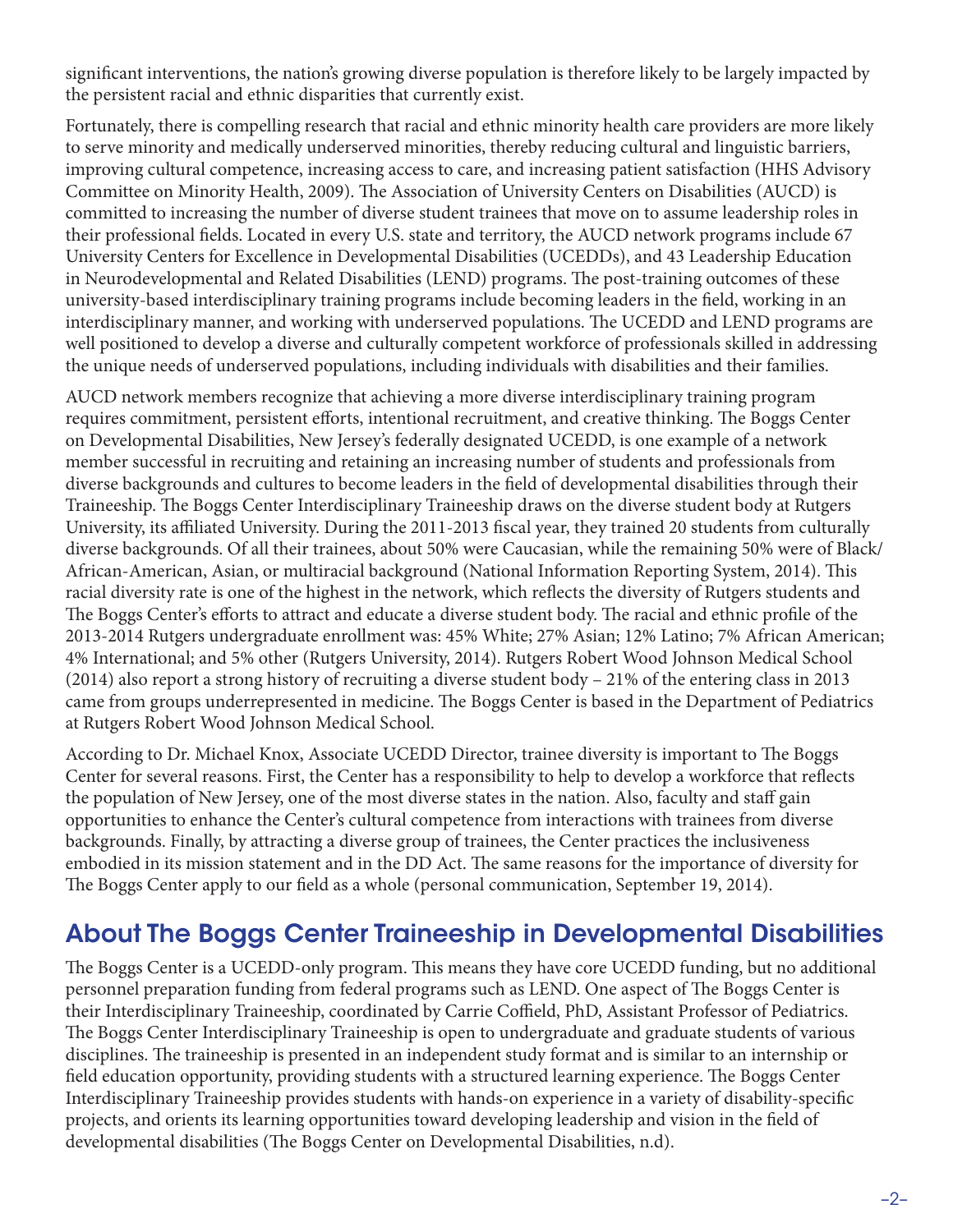Student trainees must complete a number of requirements, including development of an interdisciplinary training plan with projects and activities as agreed upon between the trainee and Boggs Center mentor, and creating an individualized project in an area of their interest. Additional requirements include the following:

- • Complete a joint activity/project with at least one other student trainee.
- Attend various meetings with Boggs Center faculty/staff, trainings, seminars and professional development workshops, including CAC meetings, person-centered approaches training, a day-long disability policy workshop, and monthly didactic sessions/lunch meetings.
- • Conduct an interview with a person with a disability, a family member, and a professional working in the field who has some experience or expertise about an issue of interest to the trainee. Also, write a letter to an editor, the congressmen, etc. advocating for a side of the issue they explored through their interviews.
- • Visit at least three different settings, including a dinner at a group home, and write summaries of each visit to include some analysis/self-reflection about any issues or questions related to cultural competence that arose during the interviews.
- • Visit with people/families living in the community one visit with an individual with a disability and his/her family to experience what life is like for that individual in his/her community, and one visit to a self-advocacy group meeting - and do a written reflection of each experience.
- • Develop a portfolio documenting the traineeship and a culminating presentation to be shared at the graduation ceremony.

The Boggs Center Interdisciplinary Traineeship offers a comprehensive introduction to the field of developmental disabilities and provides the opportunity for student trainees to work with professionals of various disciplines, as well as people with disabilities, families, and community members of different cultures and backgrounds (The Boggs Center on Developmental Disabilities, n.d). In addition to designing a culturally competent and responsive traineeship, The Boggs Center is mindful and intentional with the strategies that they use for recruiting and sustaining trainees to ensure that their program reaches and supports individuals from diverse backgrounds.

Recruitment strategies include:

- Having an inclusive and culturally sensitive brochure which was developed as a joint student project of trainees
- Hosting events and conferences with several different communities in their state
- • Establishing a pipeline with the field placement office at the School of Social Work
- Providing an elective for medical school students
- Building relationships with other faculty who can refer students to the program
- Developing a relationship with the Edward J. Bloustein School of Policy & Planning whose students are required to complete an internship
- • Co-sponsoring a summer internship program for medical, social work, nursing, and physician assistant students with the Department of Family Medicine and Community Health
- • Guest lecturing by Boggs Center faculty in other programs
- Partnering with a chaplaincy program whose students are required to do field placements in community agencies
- Providing a stipend for long-term trainees

Student climate/experiences that support retention include:

- • Interviewing interested candidates to discuss program requirements and to determine if the placement is fitting for both the trainee and the program
- Matching each trainee with a Boggs Center mentor who helps to guide the student's activities
- Providing students with an experience where they are made a priority
- Providing regular feedback on student work
- Monitoring student progress on their training plan
- Including trainees in the work and happenings of the Center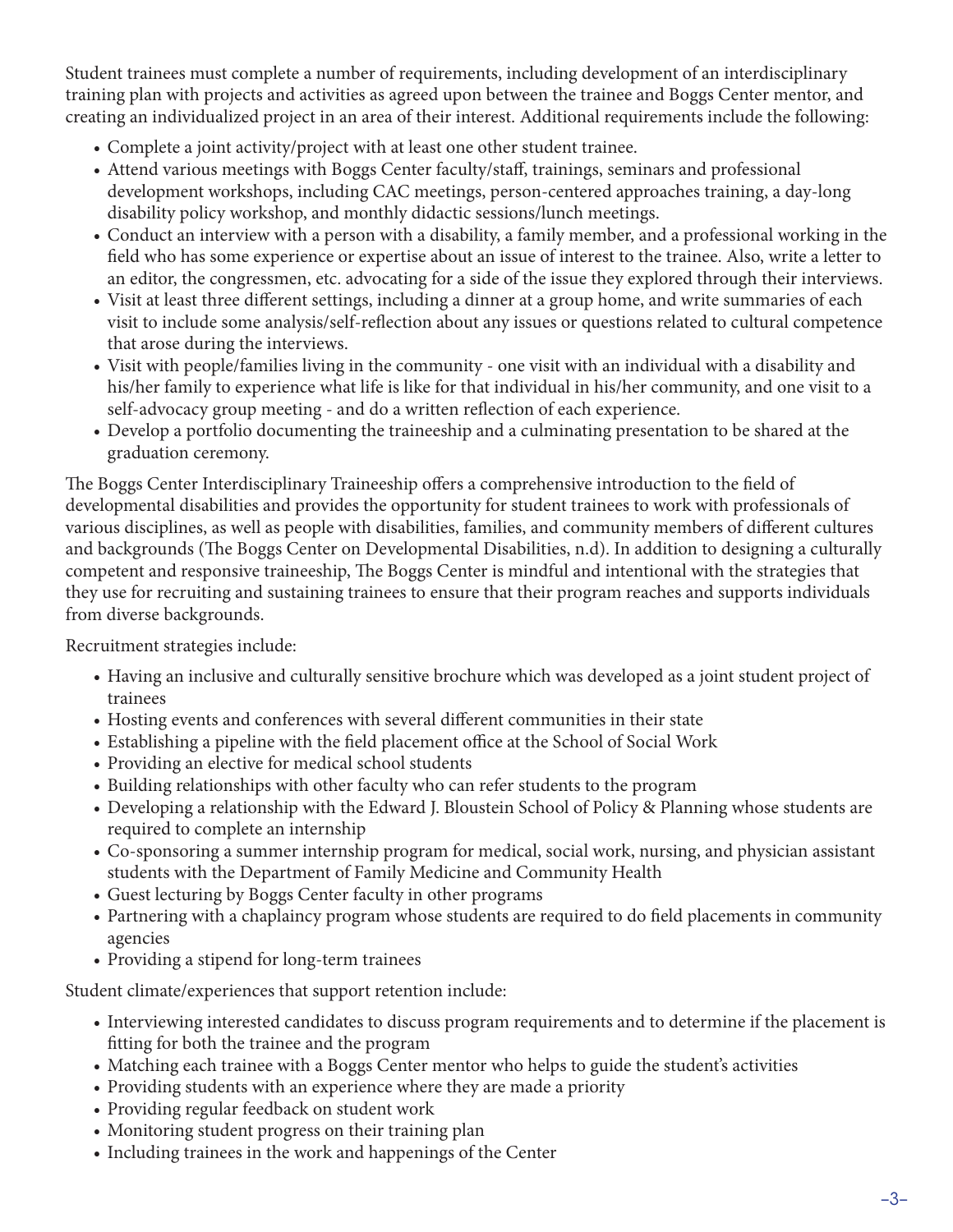- Involving trainees in projects at the Center where they are doing meaningful work
- • Providing a graduation ceremony upon successful completion of their traineeship that celebrates the trainees and showcases their contributions
- • Having a dedicated staff as the Interdisciplinary Training Program Coordinator that also serves as a support to faculty and staff mentors

Drs. Coffield and Knox believe that the student diversity and high completion rate for their traineeship is partially attributed to the value placed on mentoring and support for students throughout their time at The Boggs Center. Working with students is a valued part of faculty and staff responsibilities; it is exemplified and explicitly supported by the Center's leadership (personal communication, September 19, 2014).

## Suggestions for Replication

Strategies of The Boggs Center Interdisciplinary Traineeship that can be replicated by other student training programs to facilitate student success and trainee diversity include:

- Emphasizing cultural competence in program mission and activities
- Building relationships with communities of different cultures
- Recruiting to both undergraduate and graduate students
- Developing a culturally responsive promotional brochure as a joint student project
- Building relationships and establishing a pipeline with the field placement offices of different schools and departments, especially those that require students to do internships
- • Guest lecturing in other disciplines and programs
- • Co-sponsoring events with community partners and other departments geared toward students
- Recognizing and placing value on the work of the students throughout the traineeship experience
- Encouraging trainee participation in on-campus and community activities
- Encouraging past and current trainees to recommend the program to others
- Partnering with a chaplaincy program to serve as a field placement site
- Intentionally recruiting, interviewing, and preparing students of what is expected of them to ensure appropriate placement
- Allocating financial resources to support long-term trainees
- Providing a mentor to guide the student's activities and offer regular communication and feedback on their work
- Having a coordinator that provides support to the faculty/staff mentors
- Proving a training experience where students are made a priority, doing meaningful work, and are included in UCEDD projects and activities
- Providing a graduation ceremony for successful completion of the traineeship

## For More Information

**RUTGERS** 

THE BOGGS CENTER ON DEVELOPMENTAL DISABILITIES

Caroline Coffield, PhD Robert Wood Johnson Medical School Instructor of Pediatrics, Interdisciplinary Training Coordinator The Boggs Center on Developmental Disabilities 335 George Street, PO Box 2688; New Brunswick, NJ 08903-2688 Phone: 732-235-9300; Email: carrie.coffield@rutgers.edu

Website: http://rwjms.rutgers.edu/boggscenter/student/interdisciplinary\_traineeship.html